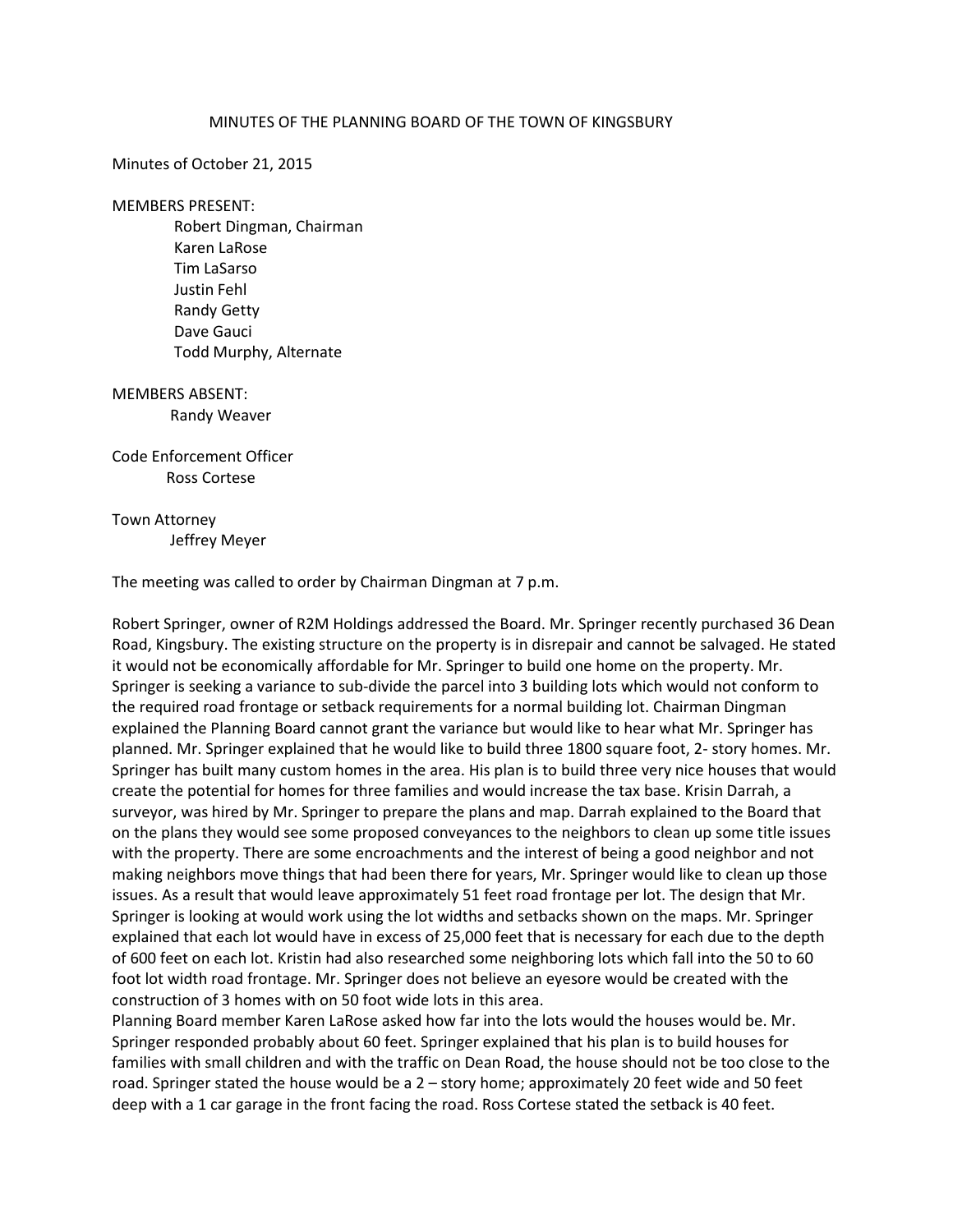Randy Getty stated that there are a lot of other narrow lots in the area similar to Mr. Springer's; but they were built before the existing regulations had been set. He also stated to Mr. Springer that he has just 150 feet which would accommodate one house on the lot; but it does qualify him for a multi-family building. Cortese explained it may be an allowed use with site plan review. Mr. Getty stated he is not in favor of 3 building lots on 150 feet; it would set a precedent the Board does not want to keep going. Chairman Dingman asked Mr. Springer if he could re-arrange the plans to make one entrance for the 3 houses and stated he is concerned about the driveway, backing out into Dean Road. Mr. Springer explained he would black-top the driveway with an area to back into and drive forward to the road. Chairman Dingman stated he hears what Mr. Getty is saying; the zoning regulations had been changed requiring 150 foot road frontage, that is what the Town wanted. Cortese explained to Getty that with site plan review multi-family buildings are allowed; they being a single structure. A discussion followed about Mr. Springer's options. Mr. Springer stated he would like to build to suit Kingsbury and create more money for the tax base. He would build 3 homes in the \$200,000.00 to \$250,000.00 price range creating a very nice mini – development. Kristin Darrah reported that in preliminary soil investigations it was determined that soils would support a basic conventional septic system. Mr. Springer stated there is municipal water and gas that he could tie into. A discussion followed about additional options that Mr. Springer has.

Mr. Springer will attend the Zoning Board meeting scheduled the next evening. Kristin Darrah asked the Board if a favorable response was received from the Zoning Board, would the Planning Board reconsider the presented plan. Chairman Dingman said they could bring it back, depending on the Zoning Board response, but he feels a re-configuration will be necessary.

Attorney Meyer suggests the Board summarize before Mr. Springer leaves the meeting. Chairman Dingman explained the Board understands the concept, but would like to see a re-design due to some issues. One being the driveways and secondly it is a big ask as far as the variance is concerned and the Board does not want to set a precedence allowing 50 foot road frontage, when the zoning requires 150 feet.

Ross Cortese introduced Lee McClure, resident of Stone Schoolhouse Road. Lee McClure and Stanley Austin are seeking Site Plan Approval to build a 2400 square foot building in Zoning District, Com-1A/Commercial District.

Don Pidgeon explained to the Board the owners would like to construct a metal pre-fab building for private storage only on Stone Schoolhouse Road. The proposed building will be located in a lot that is zoned mostly commercial, but partially residential. The required setbacks have been met and there is already a driveway. The building will not house a business. The building will be one story and the dimensions will be 40 feet by 60 feet. There will be no power or water at this time.

Chairman Dingman opened the public hearing at 7:45 p.m. There being no public comment Chairman Dingman closed the public hearing at 7:56 p.m.

Attorney Meyer read the Impact Assessment. Chairman Dingman entertained a motion that the proposed action will not result in any significant adverse environmental impacts. A **motion** by Tim LaSarso seconded by Karen LaRose and carried by a vote of 6 ayes deeming a negative declaration for the proposed action.

**SITE PLAN REVIEW** – Stanley Austin and Lee McClure, owner of Tax Map # 138.-1-9.21 commonly known as Stone Schoolhouse Road, Town of Kingsbury, is seeking Site Plan